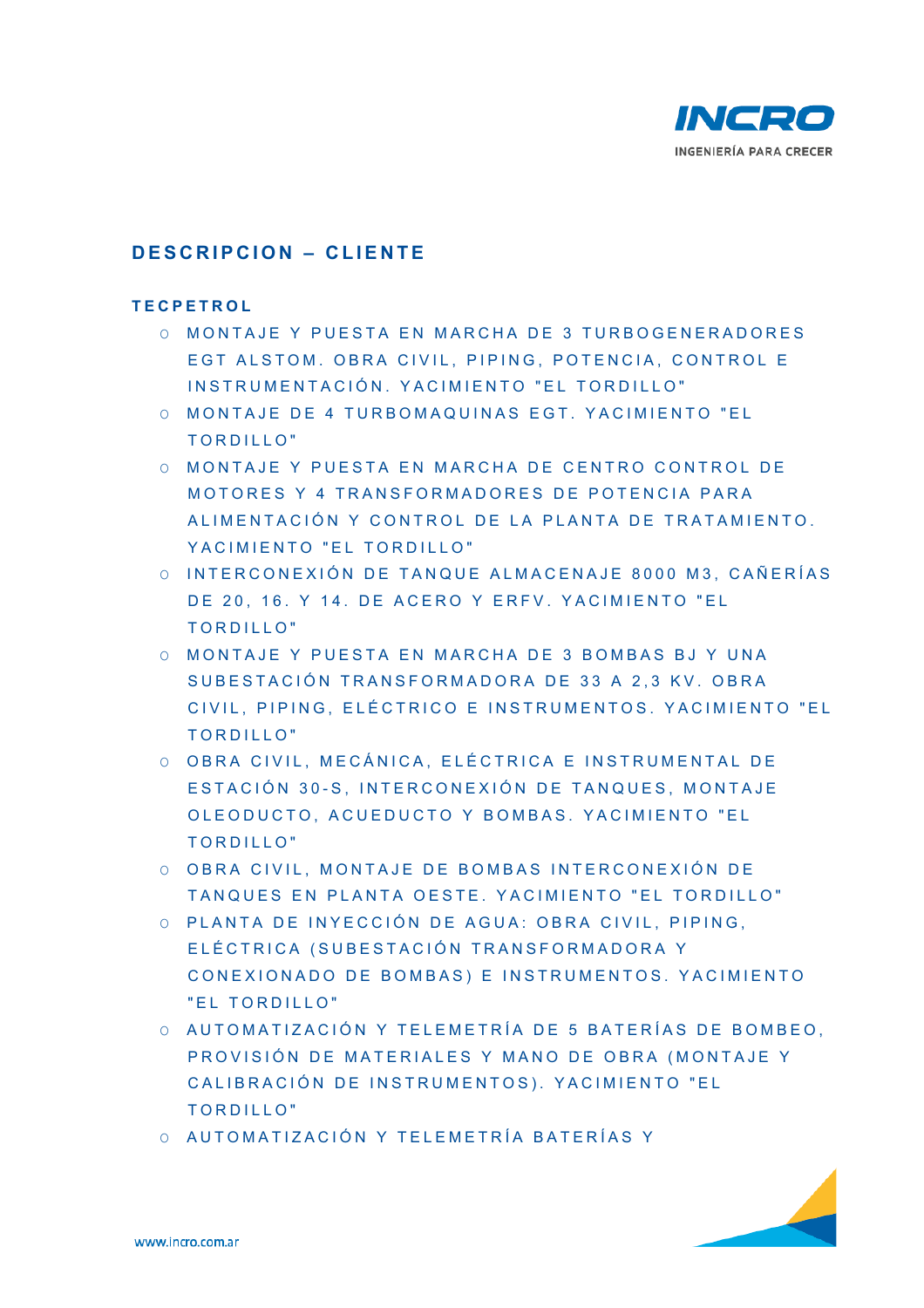

MOTOGENERACIÓN, PROVISIÓN DE MATERIALES Y MANO DE OBRA (MONTAJE Y CALIBRACIÓN DE INSTRUMENTOS). YACIMIENTO "EL TORDILLO"

- O MONTAJE DE UNIDAD DE MEDICIÓN EN GASODUCTO. YACIMIENTO "EL TORDILLO"
- O MONTAJE DE 9 KM DE L ÍNEAS DE ALTA TENSIÓ N DE 132 K, CONSTRUCCIÓN DE SALA DE CONTROL Y PLAYA DE MANIOBRAS EN SALIDA DE LÍNEA PAMPA DEL C ASTILLO Y LLEGADA EN YACIMIENTO EL TORDILLO
- O ESTACIÓN TRANSFORMAD ORA DE 132KV Y LÍNEA DE 132KV. YACIMIENTO "EL TORDILLO"
- O MODIFICACIÓN CAMPO DE 35 KV SUBESTACIÓN PRINCIPAL Y FILTROS DE ARMÓN ICAS. YACIMIENTO "EL TORDILLO"
- O MONTAJE ELÉCTRICO E INSTRUMENTAL PLANTA DE TRATAMIENTO CENTRAL. YACIMIENTO "EL TORDILLO"
- O MONTAJE DE ESTACIÓN 3 8 S. YACIMIENTO "EL TO RDILLO"
- O CONSTRUCCIÓN Y MONTAJE PLANTA DE INYECCIÓN DE AGUA. PLANTA NORTE. YACIMIENTO "EL TORDILLO"
- O MONTAJE DE 10KM DE LINEA 10,4KV EN PUESTO QUIROGA. YACIMIENTO "EL TORDILLO"

### **VINTAGE**

- O ANTEPROYECTO DE TURBOGENERACIÓN
- O MODIFICACIÓN DE SISTEMA DE INYECCIÓN BAT, 122, MONTAJE DE 4 BOMBAS REDA, PIPING, MONTAJE DE SUBESTACIÓN ELÉCTRICA.
- O MONTAJE DE 17 KM DE LÍNEA ELÉCTRICA TRIFÁSICA DE 35 KV; 1,3 MW.
- O CONSTRUCCIÓN DE ACUE DUCTO Y REPARACIÓN DE UN TANQUE DE 500 M3.

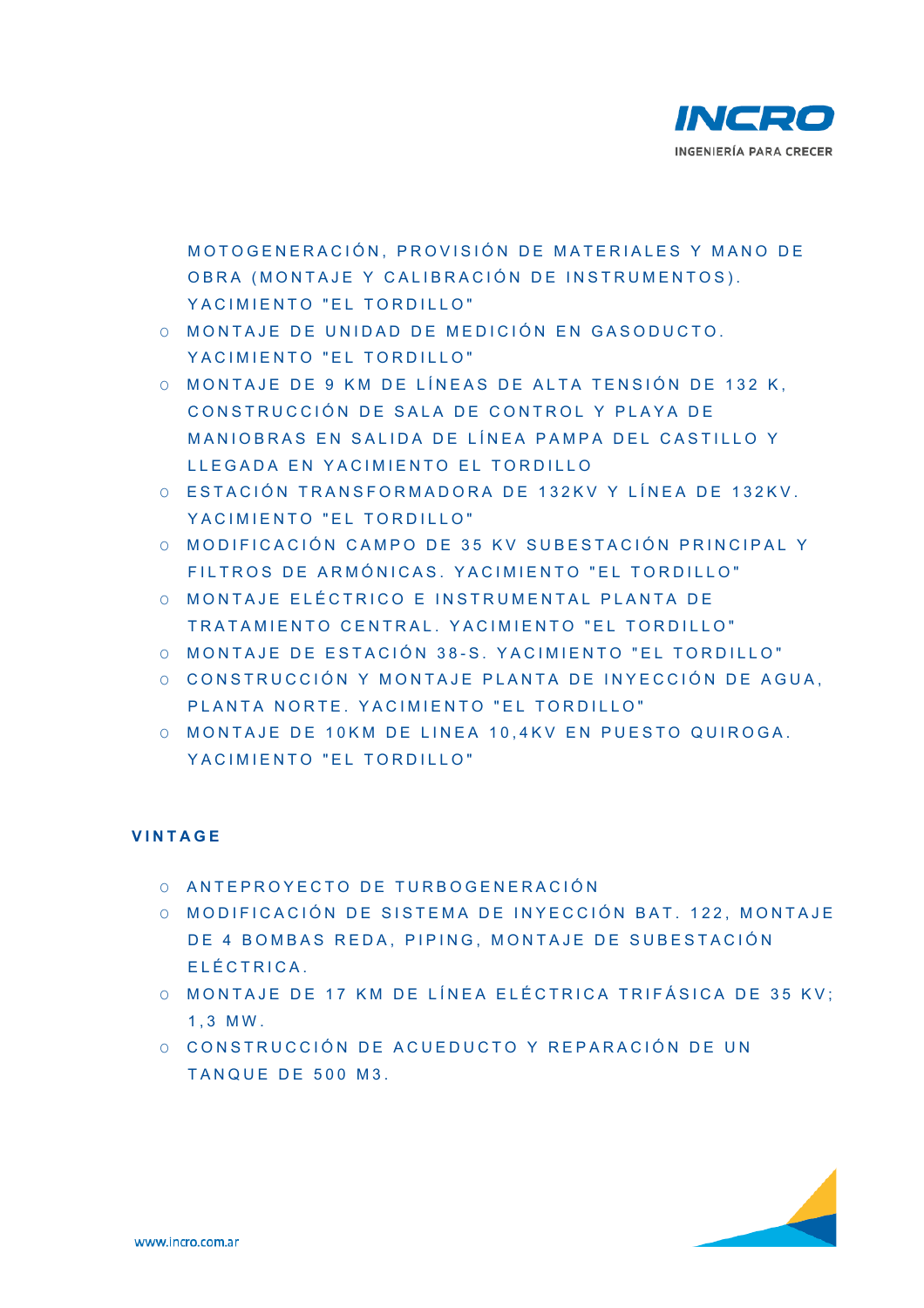

### **OXY**

- O CONSTRUCCIÓN DE RED CONTRA INCENDIOS.
- O CONSTRUCCIÓN CIVIL DE ESTACIONES TRANSFORMADORAS. CANALIZACIONES ELÉCTRICAS Y DE INSTRUMENTOS
- O CONSTRUCCIÓN INTEGRAL DE TRES BATERÍAS DE BOMBEO. SPC - 307, SPC - 305 Y SPC - 310 (CIVIL, PIPING, INSTRUMENTACIÓN, ELÉ CTRICA - COMPLETA - )
- O OBRA PIPING BATERIAS PC-306 Y CW4
- O CONSTRUCCIÓN DE 50KM DE LÍNEA ELÉCTRICA EN 35 KV
- O MONTAJE DE BATERIAS DE AVANZADA
- O AMPLIACIÓN DE PIPING LH12

### **SINOPEC**

- O OBRA ELÉCTRICA Y MEC ÁNICA, INTERCONEXIÓN TANQUE 8000  $M<sub>3</sub>$
- O CONSTRUCCIÓN DE CUATRO ESTACIONES TRANSFORMADORAS 10,4/1 KV 1000KVA
- O CONSTRUCCIÓN DE LÍNEA EN 35 KV. YACIMIENTO MESETA ESPINOZA, SANTA CRUZ .
- O BATERÍA MEN 508, SANTA CRUZ
- O BATERÍA CS-09, SANTA CRUZ
- O BATERÍA EH 127, SANTA CRUZ
- O CONSTRUCCIÓN DE 6 KM DE LÍNEA 13,2 KV. ZONA "TRES PICOS", SANTA CRUZ
- O CONSTRUCCIÓN DE 2KM DE LINEA DE 10,4. YA CIMIENTO "EL HUEMUL"
- O CONSTRUCCIÓN DE 35 K M DE LINEA DE 35 KV QUE CONECTA LAS HERAS Y YAC. "EL HUEMUL"

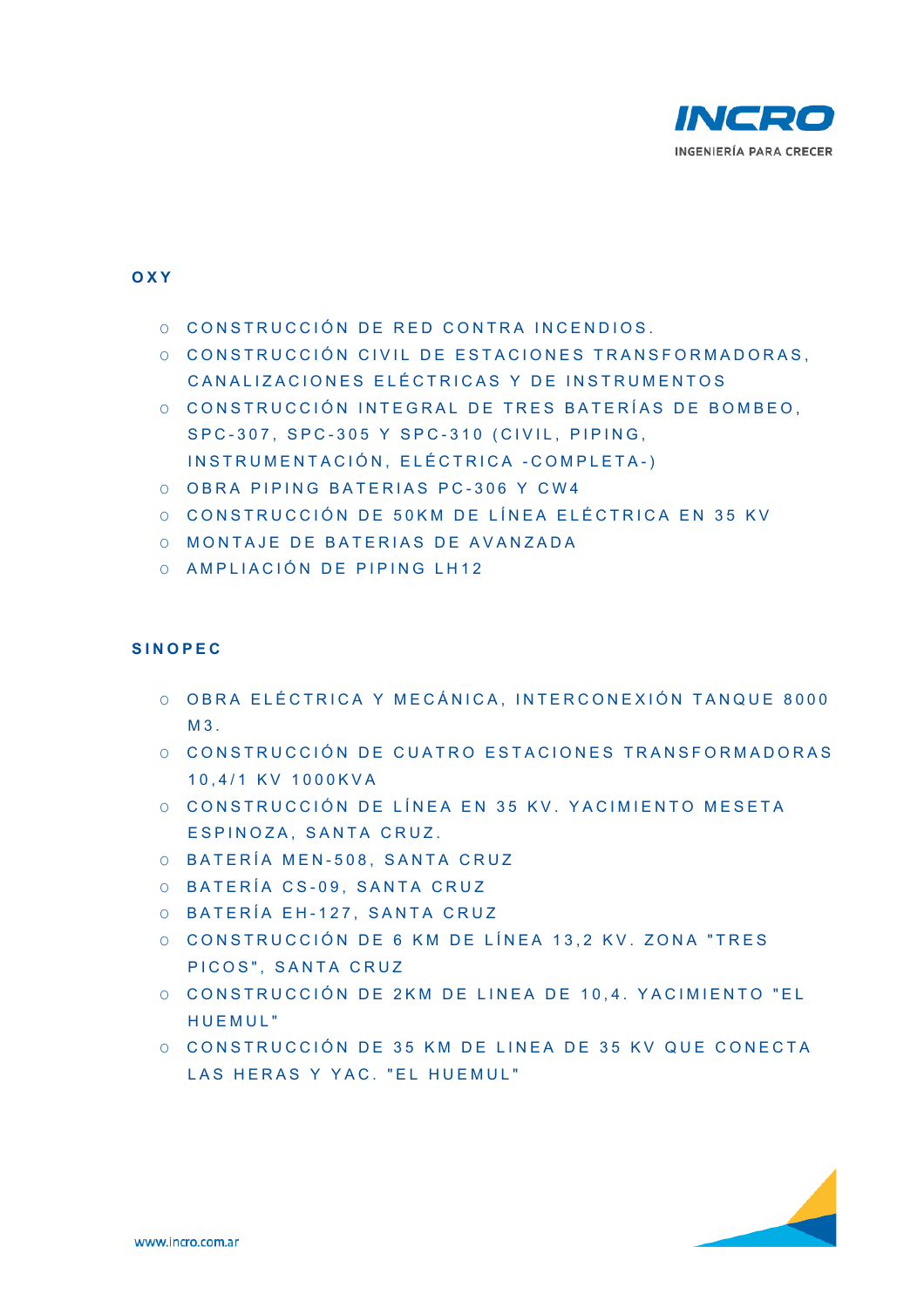

#### **YPF**

- O ASESORAMIENTO EN LA PROVISIÓN, INSTALACIÓN E IMPLEMENTACIÓN DE SISTEMA DE ADMINISTRACIÓN DEL MANTENIMIENTO MANTEC-WIN. REGIONAL C. RIVADAVIA YPF S.A
- O MONTAJE DE SISTEMA SEPARACIÓN GENERAL EN BATERÍA BLOQUE 3. YACIMIENTO "MANANTIALES BEHR", CHUBUT
- O CONSTRUCCIÓN DE RECINTOS PARA TANQUES Y BOMBAS. YACIMIENTO EL TRÉBOL, CHUBUT
- O CONSTRUCCIÓN Y MONTA JE DE ESTACIONES TRANSFORMADORAS. YAC IMIENTO EL TRÉBOL, C HUBUT
- O CONSTRUCCIÓN DE RED CONTRA INCENDIOS EN PLANTA DE M.BEHR. YACIMIENTO "MANANTIALES BEHR", CHUBUT
- O CONSTRUCCIÓN DE ESTACIÓN TRANSFORMADORA MYBURG V. 35/10,4/1/0.4 KV, 20 MVA. YACIMIENTO "MANANTIALES BEHR", CHUBUT
- O CONSTRUCCIÓN DE LET 35 KV, USINA MANANTIALES BEHR -ESTACIÓN TRANSFORMADORA MYBURG V. YACIMIENTO "MANANTIALES BEHR", CHUBUT
- O CONSTRUCCIÓN DE CAMPO DE SALIDA, CAMPO DE VINCULACIÓN EN 35 KV Y DOS CAMPOS DE TRAN SFORMACIÓN 35/10,4 KV 10 MVA EN USINA M.BEHR. YACIMIENTO "MANANTIALES BEHR", CHUBUT
- O ELECTRIFICACIÓN INTEGRAL YPF CHUBUT: 27,5 KM DE LÍNEA Y 12 SUBESTACIONES TRANSFORMADORAS DE CAMPO. YACIMIENTO "MANANTIALES BEHR", CHUBUT
- O ELECTRIFICACIÓN INTE GRAL YPF CHUBUT: 33, 4 KM DE LÍNEA Y 10 SUBESTACIONES TRANSFORMADORAS DE CAMPO. YACIMIENTO "MANANTIALES BEHR", CHUBUT.
- O AMPLIACIÓN DE TRES CAMPOS DE SALIDA DE LÍNEA EN 35 KV EN USINA M.BEHR. YACIMIENTO "MANANTIALES BEHR", **CHUBUT**
- O ELECTRIFICACIÓN INTE GRAL YPF CHUBUT. YAC IMIENTO

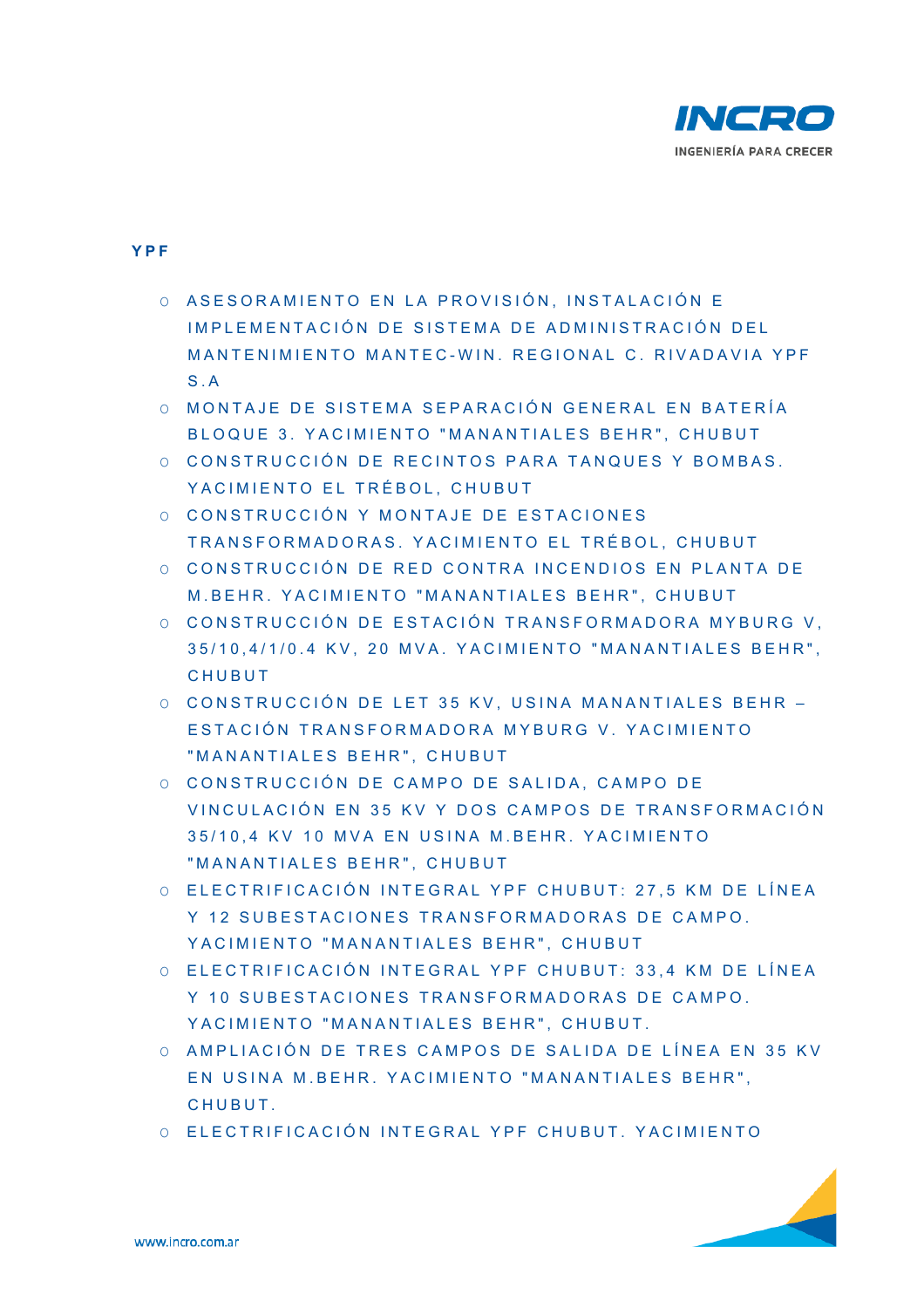

"MANANTIALES BEHR", CHUBUT

- O ADECUACIÓN DE LET 35 KV: 6 KM DE LINEA ELÉCTRICA, 6 KM DE FIBRA OPTICA Y ADECUACIÓN CAMPO SALIDA N1 ET. PPA. YACIMIENTO "MANANTIALES BEHR", CHUBUT.
- O ADECUACIÓN DE LET 35 KV: 4 KM DE FIBRA OPTICA. YACIMIENTO "MANANTIALES BEHR", CHUBUT.
- O GENERACIÓN LA CHOLITA, PLAYA DE MANIOBRA Y PLANTA DE ACONDICIONAMIENTO DE GAS. YACIMIENTO "EL GUADAL", SANTA CRUZ.
- O REMODELACIÓN DE LÍNEA DE 35 KV. YACIMIENTO "MANANTIALES BEHR", CHUBUT.
- O CONSTRUCCIÓN DE SISTEMA PARA JET PUMP. YACIMIENTO "MANANTIALES BEHR", CHUBUT.

### **CAPSA**

- O CONSTRUCCIÓN DE BATERÍAS PARA RECUPERACIÓN SECUNDARIA. CONSTRUC CIÓN Y MONTAJE DE 20 TANQUES (160, 40 Y 25 M3) OB RA CIVIL, PIPING Y E LÉCTRICO. YACIMIENTO "DIADEMA", CHUBUT
- O PROVISIÓN, MONTAJE Y PUESTA EN MARCHA DE UN CCM PARA COMANDO DE 6 BOMBAS BJ EN PLANTA INYECCIÓN DE AGUA. YACIMIENTO "DIADEMA", CHUBUT
- O CONSTRUCCIÓN Y MONTA JE DE 4 BATERÍAS (15 TANQUES) OBRA CIVIL, PIPING, ELÉCTRICA E INSTRUMENTOS. YACIMIENTO "DIADEMA", CHUBUT
- O MONTAJE DE PLANTA DE INYECCIÓN DE AGUA DE RECUPERACIÓN SECUNDARIA, OBRA CIVIL, PROVISIÓN Y MONTAJE DE GALPÓN, BOMBAS BJ, TANQUE 700 M3 Y CAÑERÍAS ASOCIADAS. YACIMIENTO "DIADEMA" , CHUBUT
- O AMPLIACIÓN PLANTA DE INYECCIÓN DE AGUA DE RECUPERACIÓN SECUNDARIA. YACIMIENTO "DIADEMA", **CHUBUT**
- O MONTAJE ELÉCTRICO E INSTRUMENTACIÓN EN SUBESTACIÓN

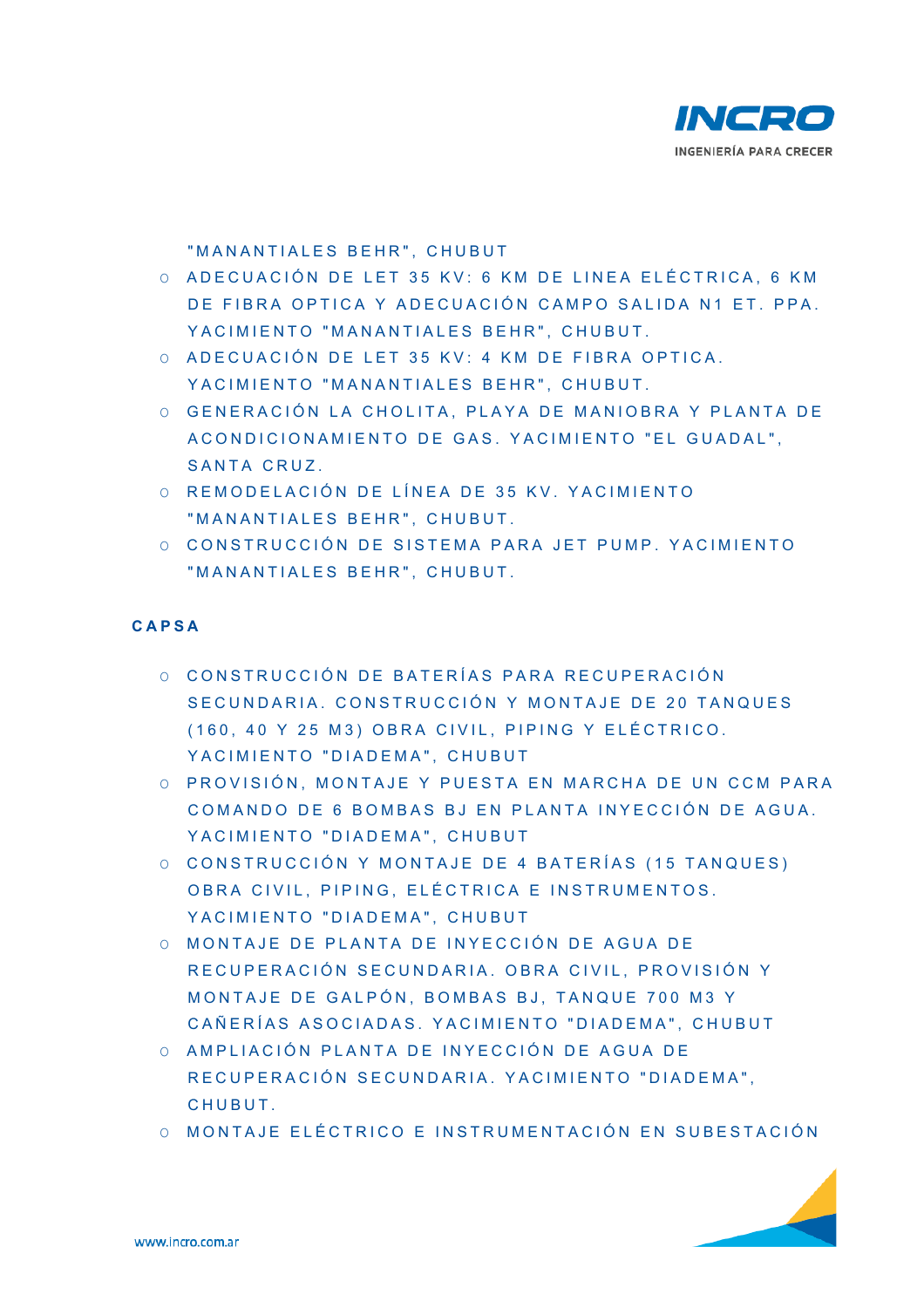

PARA ALIMENTACIÓN DE BOMBAS. YACIMIENTO "DIADEMA", CHUBUT

- O MONTAJE DE TURBINA A GAS DE 5 MVA, CONSTRUCCIÓN DE FUNDACIONES Y GABINETE DE CONTROL, MONTAJE ELÉCTRICO, INSTRUMENTACIÓN, PIPING, EQUIPOS Y PUESTA EN MARCHA, YACIMIENTO "DIADEMA", CHUBUT
- O MONTAJE DE 37KM DE LÍNEA ELÉCTRICA CON POSTES DE MADERA Y CONDUCTOR DE ALUMINIO 120 MM2 DE 13.2 KV. YACIMIENTO "DIADEMA", CHUBUT
- O CONSTRUCCIÓN DE TANQ UE DE 800 M3, CALETA OLIVARES. YACIMIENTO "DIADEMA", CHUBUT
- O RED DE INCENDIO CALETA OLIVARES. YACIMIENTO "DIADEMA", **CHUBUT**
- O CONSTRUCCIÓN DE UN ARCHIVO IGNIFUGO Y AMPLIACIÓN DE OFICINAS. YACIMIENTO "DIADEMA", CHUBUT
- O MONTAJE MECÁNICO Y PIPING EN OBRA TANQUE SKIMMER. YACIMIENTO "DIADEMA", CHUBUT
- O ADECUACIÓN EN BATERÍA KSUB 10. YACIMIENTO "DIADEMA". **CHUBUT**
- O CONSTRUCCIÓN DE UN CENTRO DE DISTRIBUCIÓN DE ENERGÍA PLANTA F. YA CIMIENTO "DIADEMA", CHUBUT
- O CONSTRUCCIÓN DE SIETE FUNDACIONES PARA AEROGENERADORES DE 2 MVA, PARA HYCHICO, EMPRESA CAPSA. YACIMIENTO "DIADEMA". CHUBUT
- O CONSTRUCCIÓN DE SIETE PUESTOS DE TRANSFORMACIÓN (DE 0,4KV A 33KV), Y TENDIDO DE LÍNEA ELÉCTRICA EN 33 KV ENTRE PARQUE EÓLICO DIADEMA Y ESTACIÓN TRANSFORMADORA 132 KV, PARA HYCHICO
- O CONSTRUCCIÓN DE 6.4KM DE LÍNEA ELÉCTRICA EN 33 KV. ENTRE ESTACIÓN PRINCIPAL Y ESTACIÓN DE 132 KV. YACIMIENTO "DIADEMA", CHUBUT,

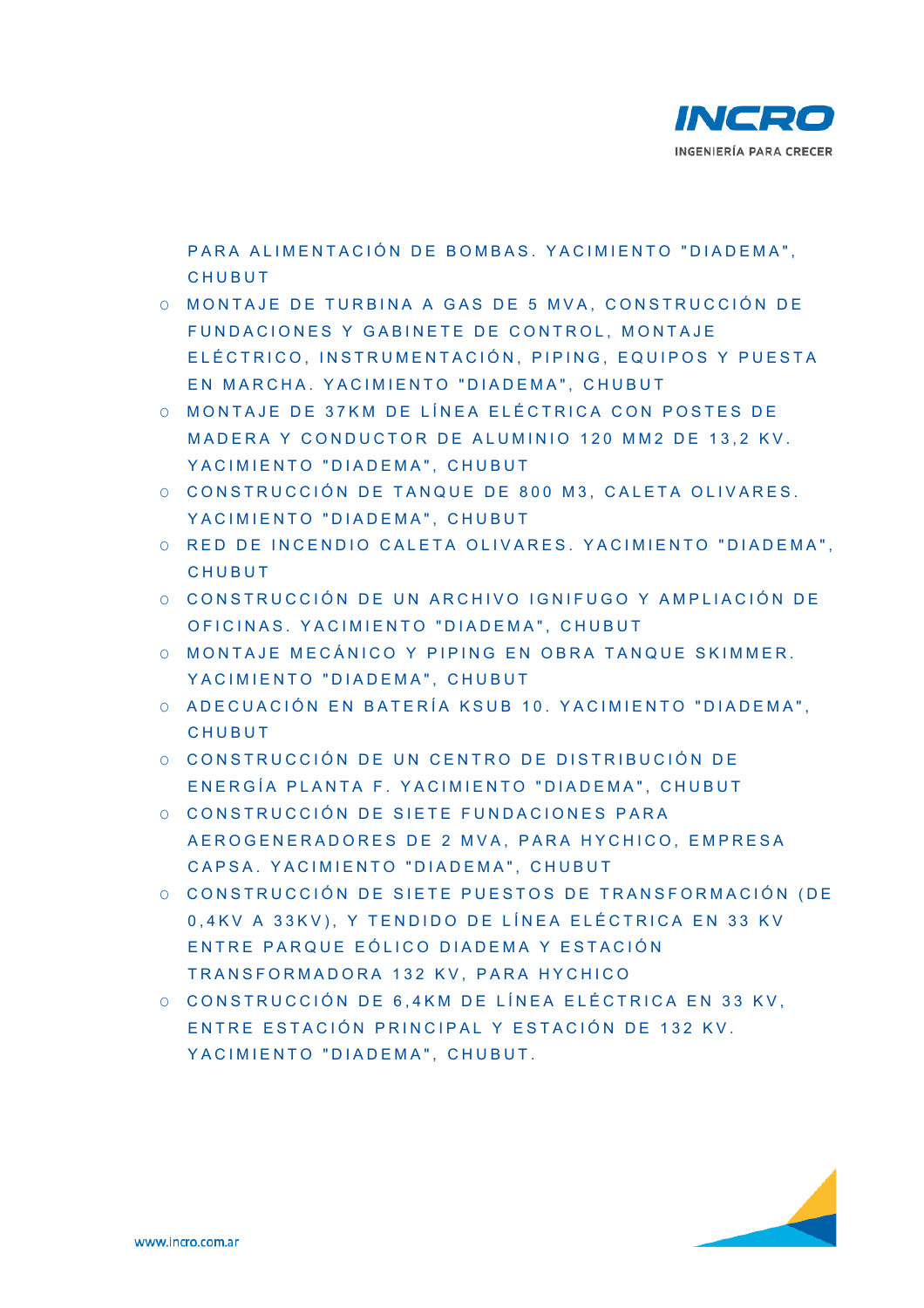

### **PAE**

- O MONTAJE OBRA CIVIL, MECÁNICA Y ELÉCTRICA PARA LA INSTALACIÓN DE UNA PLANTA COMPRESORA DE GAS PAN AMERICAN ENERGY PARA LA EMPRESA PATAGONIA FIELD SERVICES S.R.L. YACIMIENTO "EL ZORRO", ÁREA CERRO DRAGÓN, CHUBUT
- O OBRA CIVIL, FUNDACIONES, CÁMARAS Y SLEEPERSPARA SUBCONTRATISTAS DE PAN AMERICAN ENERGY. YACIMIENTO "EL ZORRO", ÁREA CERRO DRAGÓN, CHUBUT
- O PROVISIÓN E INSTALACIÓN DE EQUIPOS PUMP-OFF, MARCA D-JAX CORP. EN .
- O MONTAJE DE 5 KM DE LÍNEA AÉREA MEDIA TENSIÓN DE 33 KV CON POSTES DE MADERA Y CRUCETA TIPO CANADIENSE. YACIMIENTO "PIEDRA CLAVADA", SANTA CRUZ.
- O ADECUACIÓN DE PLANTA PIEDRA CLAVADA 1 INT EGRAL DE INYECCIÓN DE AGUA, BATERÍAS Y PTC, YACIMIENTO "PIEDRA CLAVADA", SANTA CRUZ.

### **O TROS CLIENTES**

- O MONTAJE Y PUESTA EN MARCHA DE UNA SUBESTACIÓN TRANSFORMADORA DE 6 MVA., ROCH S.A. YACIMIENTO BELLA VISTA, CHUBUT
- O CONSTRUCCIÓN Y MONTAJE DE VÁLVULAS DE RECICLOS. PIPING, SLEEPERS, IL UMINACIÓN Y CONTROL EN PLANTAS DE LUIS PIEDRA BUENA, BOSQUE PETRIFICADO Y PICO TRUNCADO PARA LA EMPRESA TRANSPORTADORA DE GAS DEL SUR S.A. -
- O MONTAJE Y PUESTA EN MARCHA DE ILUMINACIÓ N, BALIZAMIENTO, RED CONTRA INCENDIO Y AGUA POTABLE PARA APROVISIONAMIENTO DE BARCOS. PUERTO DE COMODORO RIVADAVIA, CHUBUT

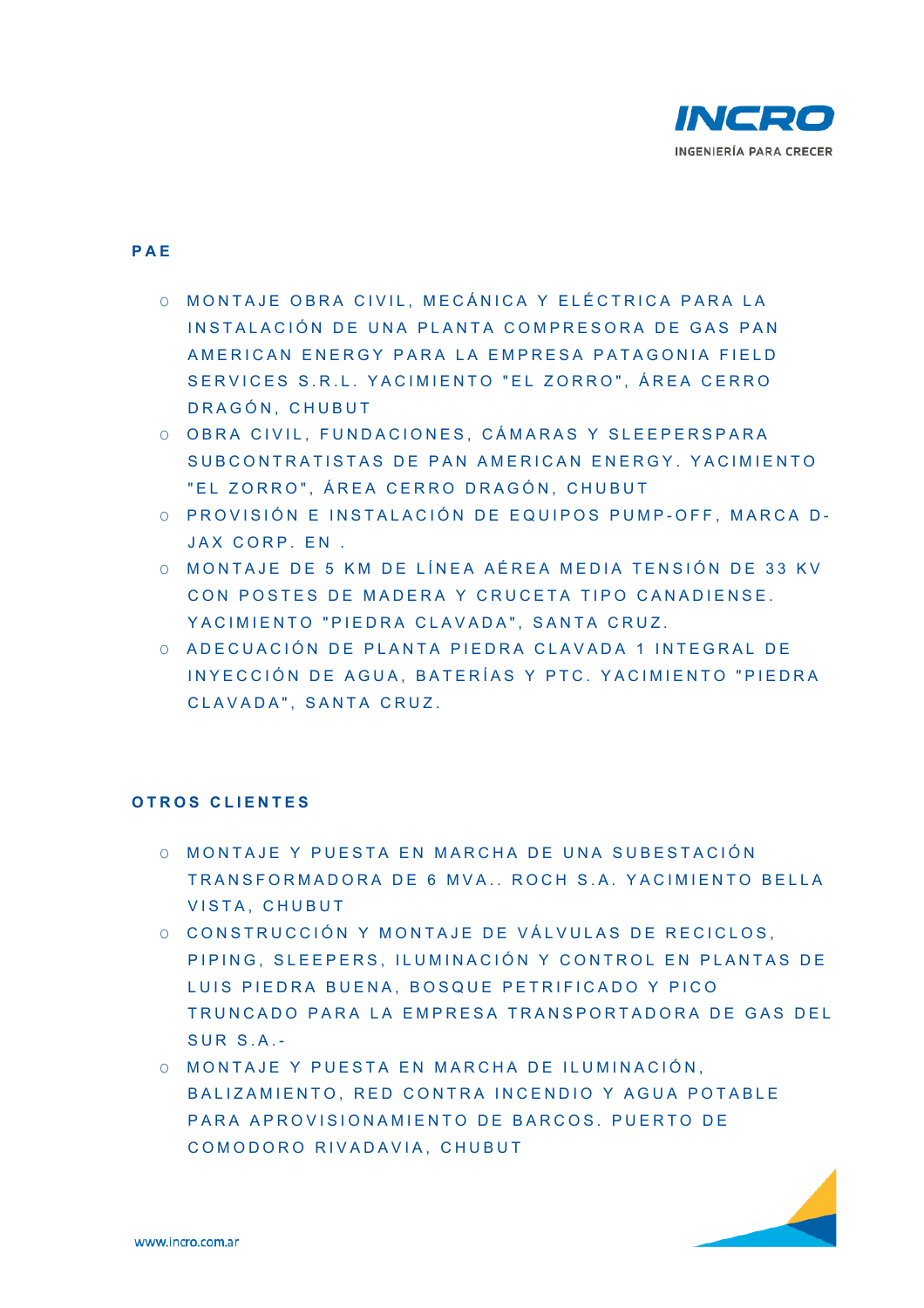

- O READECUACIÓN PARA CAPTACIÓN RED DE GAS. YACIMIENTO COLHUE HUAPI, CHUBUT
- O MONTAJE, AUTOMATIZACIÓN Y PUESTA EN MARCHA DE PLANTA DE PREMOLDEADO Y SILO, EN PLANTA DE CEMENTO DE PETROQUIMICA CR SA, COMODORO RIVADAVIA, CHUBUT
- O MONTAJE LÍNEA ELÉCTRICA CON POSTES DE MADERA Y CONDUCTOR DE ALUMINIO 95 MM2 DE 33 KV, CANTIDAD 11 KM., PARA LA EMPRESA ROCH S.A. -
- O MONTAJE DE LÍNEA ELÉ CTRICA CON POSTES DE MADERA Y CONDUCTOR DE COBRE 50 MM2 DE 10 KV, CANTIDAD 11 KM, Y DESMONTE DE 9 KM. PARA NAVIERA PÉREZ COMPANC. PAMPA DEL CASTILLO, CHUBUT
- O INSTALACIÓN DE 1500 MOLINOS EÓLICOS RURALES, PROVINCIA DE CHUBUT, PROYECTO PERMER.
- O CONSTRUCCIÓN DE UNA ESTACIÓN ELÉCTRICA BOCA MINA Y UNA INTERIOR DE MINA, PARA GOLDCORP, MARIANA CENTRAL, CERRO NEGRO , SANTA CRUZ
- O CONSTRUCCIÓN DE 3KM LINEAS AEREAS DE 13, 2KV PARA MINERA SANTA CRUZ.
- O CONSTRUCCIÓN CIVIL DE ESTACIÓN TRANSFORMADORA DE 500KV INTERCONECTADO MADRYN - PICO TRUNCADO PARA INTESAR.